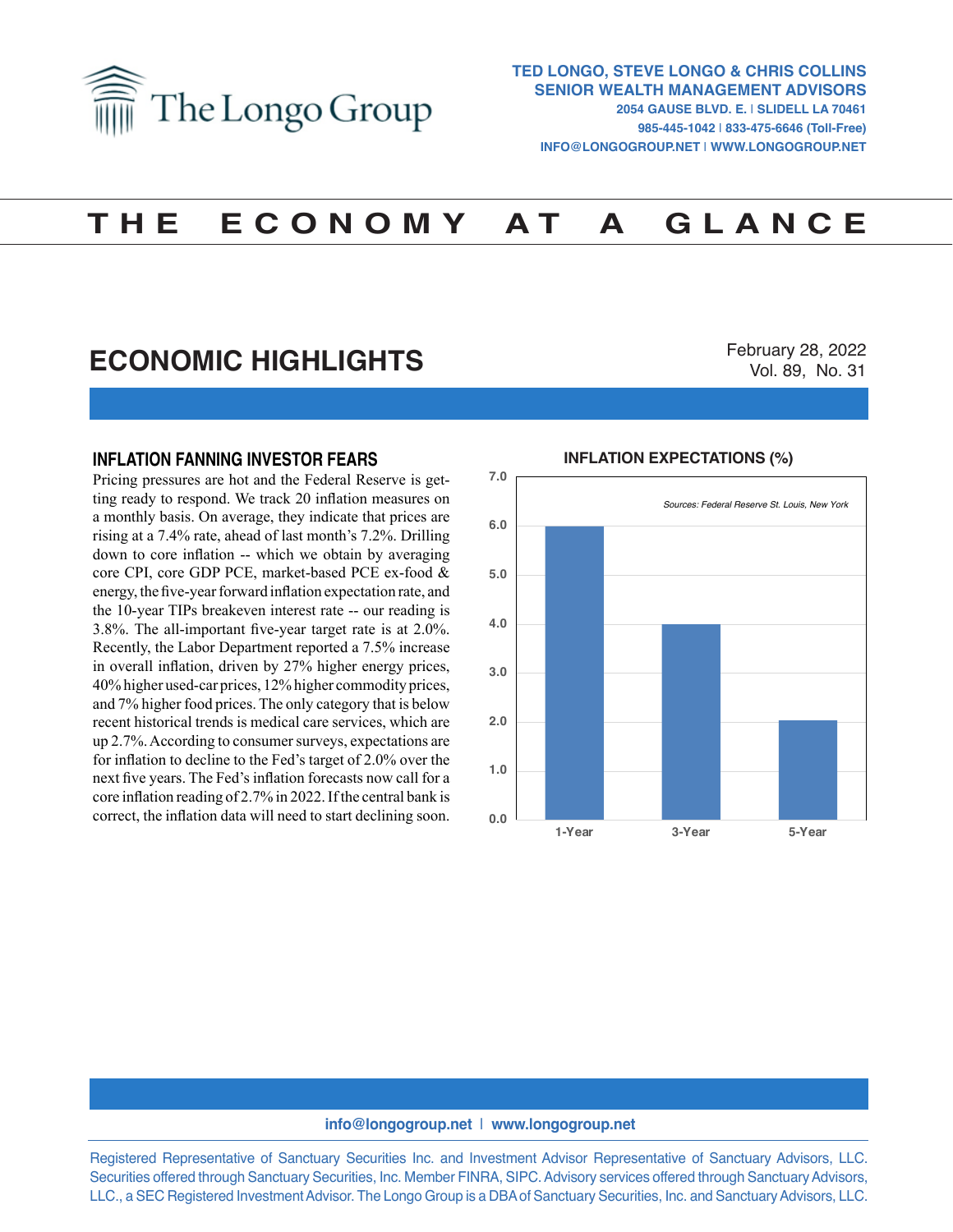## **ARGUS RESEARCH ADJUSTS 2022 OIL PRICE FORECAST**

Our forecast for the average price of West Texas Intermediate crude oil in 2022 is now \$83 per barrel, up from last year's average of \$68. We anticipate a trading range of \$60-\$100 for the year. Our estimates assume that OPEC and OPEC+ members continue to coordinate on production, and that global economic activity gradually improves in 2022. Geopolitics are also impacting energy prices, both on the upside (the war in Ukraine may reduce supply and raise prices) and the downside (a new deal with Iran may lead to increased supply and lower pricing). At the same time, our target price takes into account the long-term downward pressure on crude prices as "peak oil" approaches. We also expect Biden administration policies to continue to favor clean energy initiatives over carbon-based energy. Our rating on the Energy sector is Market-Weight. The U.S. rig-count trend remains supportive and valuations are attractive. Still, Energy companies may be forced to cut production as more electric vehicles enter the market, and as utilities increase renewable generation. The current weight for the sector in the S&P 500 is approximately 3.0%, down from the 12% range in 2010. Within the group, we favor companies with strong balance sheets and a history of growing dividends.

#### **STUCK IN THE SUPPLY CHAIN**

Companies talked about it 4Q conference calls. Consumers are complaining about it. Everyone is affected by problems in the supply chain, caused first by trade wars and exacerbated by the pandemic. How bad is the situation? According to the U.S. Census Bureau, the value of unfilled manufacturers' orders is 13% above the 10-year average, while the value of unfilled consumer orders is 60% above average. The general trend in unfilled orders has been higher over the past 20 years in manufacturing and over the past 10 years for consumers, as companies have adopted just-in-time inventory practices and kept shelves lean in order to keep costs low. The shock from the pandemic has further lengthened wait times -- and pushed up prices. As the economy returns to normal, and workers re-enter the workforce, we expect to see the level of unfilled orders decline and pricing pressures abate in 2022-2023.





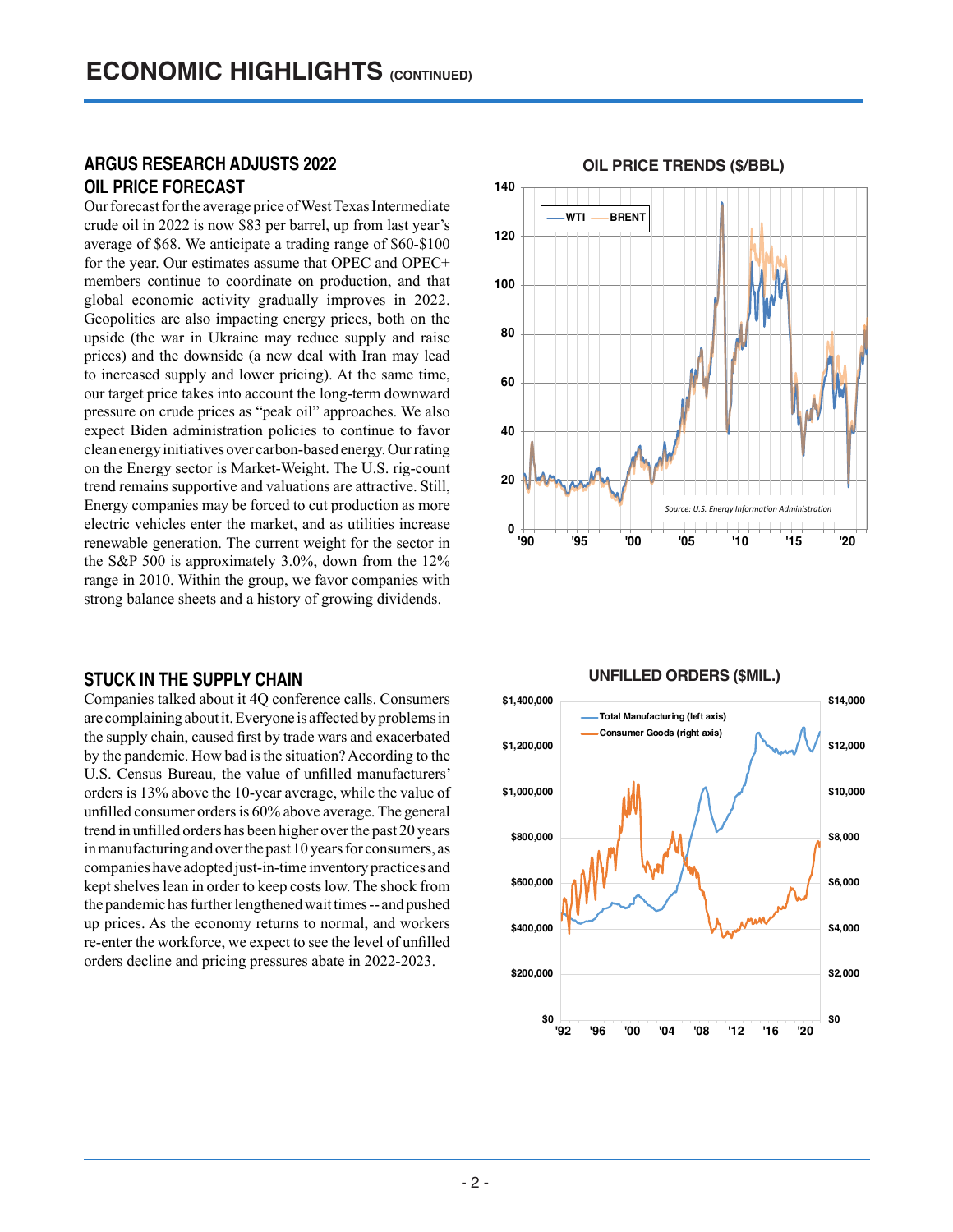## **HIGHER RATES AND OIL PLAY TO CANADIAN STRENGTHS**

As is the case in the U.S., Canada's inflation rate has been running hot. Canada's central bank (The Bank of Canada) is expected to begin raising interest rates soon, with three rate hikes forecast for 2022, according to the Conference Board of Canada. Meanwhile, oil prices have reached seven-year highs, pushed up by strong demand from recovering economies, a lack of investment in new drilling projects, and the war between Russia and Ukraine. With the Financial and Energy sectors accounting for nearly half of Canada's TSX 60 market cap, the above-mentioned factors have (not surprisingly) led to outperformance for the index -- which has risen 20% over the past year versus 12% for the S&P 500. The Canadian dollar also continues to trade above its five-year average against the U.S. dollar, making translated earnings from Canadian companies more valuable and helping valuations. We believe that select companies in Canada offer compelling investment opportunities.

## **CANADA ECONOMIC TRENDS CANADA ECONOMIC TRENDS**



#### **GOLD PRICES ON THE UPSWING**

When global economic and geopolitical conditions become unpredictable, and stocks are volatile, investors often flock to gold. In 2020, as COVID-19 emerged, the spot price for an ounce of gold broke through the \$2,000 level (up 67% in a little over a year). The fundamental factors behind the uptrend (in addition to the virus) included the global economic recession; increased volatility in U.S. stock markets; uncommon negative interest rates in much of Europe and Japan; and trillions of dollars of U.S. government stimulus spending. As vaccines were rolled out and economies recovered in 2021, gold pulled back from its highs. But now that inflation is percolating (remember the aggressive government spending?) and Russia has invaded Ukraine, the precious metal again has a bid. Our forecast trading range for gold in 2022 is \$2,100-\$1,600, and our average forecast for the year is \$1,900. This compares to average gold prices of \$1,806 in 2021, \$1781 in 2020, \$1,400 in 2019, and \$1,265 in 2018.